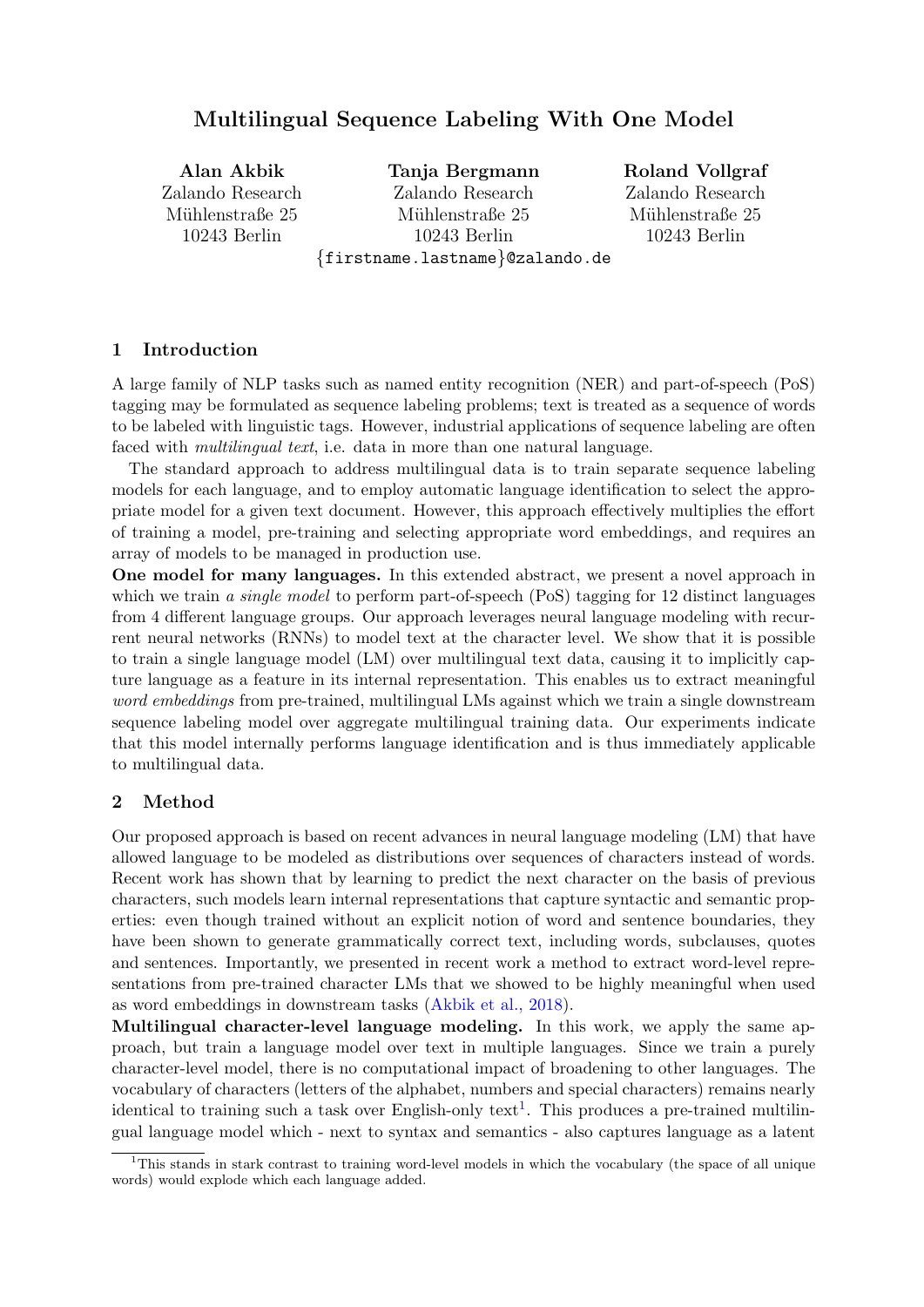|                | fast  | <b>HECTALM</b><br>default | Yasunaga<br>et al. (2018) | Plank et<br>al. $(2016)$ | Berend<br>(2017) | Nguyen et<br>al.(2017) | Yu et al.<br>(2017) |
|----------------|-------|---------------------------|---------------------------|--------------------------|------------------|------------------------|---------------------|
| <b>ENGLISH</b> | 94.37 | 96.02                     | 95.82                     | 95.16                    | 93.47            | 94.7                   | 94.76               |
| GERMAN         | 93.48 | 94.58                     | 94.35                     | 93.38                    | 90.73            | 92.7                   | 92.77               |
| FRENCH         | 96.83 | 97.59                     | 96.63                     | 96.11                    | 94.96            | 96.0                   | 96.27               |
| <b>ITALIAN</b> | 96.95 | 98.29                     | 98.08                     | 97.95                    | 96.28            | 97.5                   | 97.74               |
| $_{\rm DUTCH}$ | 93.56 | 96.47                     | 93.09                     | 93.30                    | 85.10            | 91.4                   | 93.11               |
| POLISH         | 95.45 | 98.09                     | 97.57                     | 97.62                    | 93.95            | 96.3                   | 96.92               |
| Avg            | 95.10 | 96.84                     | 95.92                     | 95.55                    | 92.42            | 94.76                  | 95.26               |

<span id="page-1-0"></span>Table 1: Universal part-of-speech tagging on the 6 languages in HECTALM.

feature. This allows us to employ the approach from [\(Akbik et al., 2018\)](#page-2-0) to extract word embeddings for text in any language the model was trained on, effectively producing a single model we use as embedding layer in a multilingual downstream task.

# 3 Experiments

# 3.1 Setup

For our experiments, we use the open-source FLAIR framework, which implements the standard BiLSTM architecture for sequence labeling and provides classes to experiment with language model embeddings.

Tasks. We utilize the data from the Universal Dependencies project in our experiments to train two tasks: (1) A 6-language universal PoS tagging task in which we train over aggregate UD data for English, German, French, Italian, Dutch and Polish. (2) A 12-language universal PoS tagging task in which we train over aggregate UD for the previous 6 languages plus Spanish, Swedish, Danish, Norwegian, Finnish and Czech.

Language models. We train character-level language models (which we refer to as HECTALM) over a corpus that spans six human languages, namely English, German, French, Italian, Dutch and Polish. The corpus contains approximately 10 billion tokens from various sources aggregated by the [Opus](http://opus.nlpl.eu/) project (Wikipedia, parliament speeches, movie subtitles, medical texts, news commentary, books). Our vocabulary contains 275 distinct characters which covers 99.99% of characters in the corpus, the rest are replaced by a special UNK token. We train two models: A "default" model with 2048 hidden states and one layer and a smaller model (dubbed "fast") with 1024 hidden states and one layer, projected to 512 dimensions before prediction. We train both models for one week on a v100 GPU.

Baselines. We compare against previous best-reported numbers on multilingual PoS tagging [\(Yasunaga et al., 2018;](#page-2-1) [Yu et al., 2017;](#page-2-2) [Nguyen et al., 2017;](#page-2-3) [Berend, 2017;](#page-2-4) [Plank et](#page-2-5) [al., 2016\)](#page-2-5).

# 3.2 Results

State-of-the-art on in-LM languages (Table [1\)](#page-1-0). We first evaluate downstream task per-formance on the six languages that were used to train the HECTALM. As Table [1](#page-1-0) shows, our single-model approach outperforms all previously published numbers across all languages. In addition to outperforming previous results, our approach has the practical advantages of requiring only a singular model, no language-specific word embeddings and no language identification.

Good results even on languages not in the LM (Table [2\)](#page-2-6). Remarkably, as Table [2](#page-2-6) indicates, our approach can even be applied to languages the language model has not been trained on and still produce usable word embeddings for many related European languages. Only on Finnish, which linguistically is further apart, the model struggles to produce meaningful embeddings.